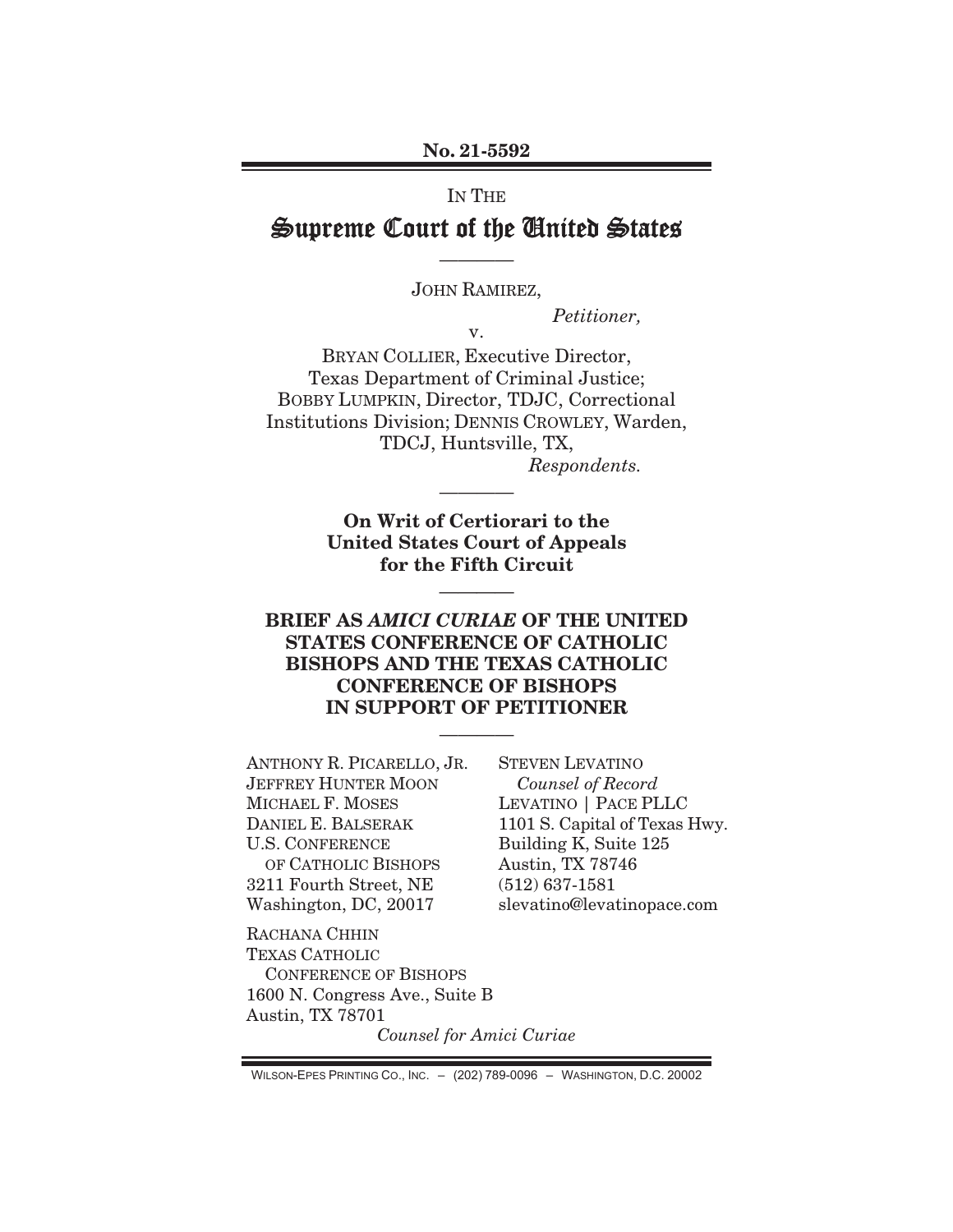## **TABLE OF CONTENTS**

| Page                                                                                              |
|---------------------------------------------------------------------------------------------------|
|                                                                                                   |
| STATEMENT OF INTEREST OF AMICI CURIAE1                                                            |
| INTRODUCTION AND SUMMARY OF THE                                                                   |
| I. Denying clergy access to their congregants at<br>the hour of death violates the freedom of the |
| II. Under RLUIPA and the Free Exercise Clause,<br>TDCJ must provide Petitioner with access to     |
|                                                                                                   |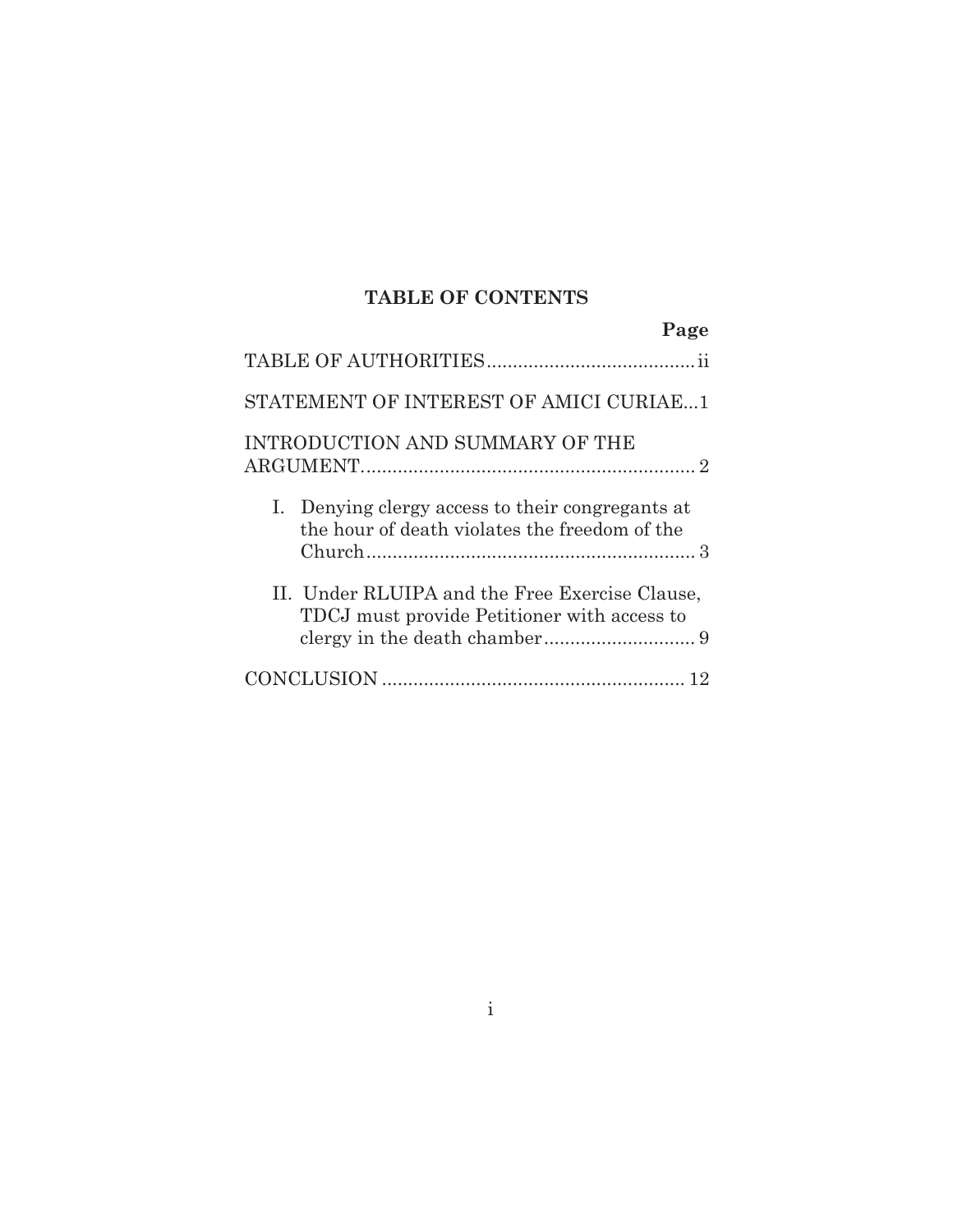#### **TABLE OF AUTHORITIES**

**Page(s)** 

#### **Cases**

*Cutter v. Wilkinson*, 544 U.S. 709 (2005)………*passim* 

*Gonzales v. O Centro Espirita Beneficente Uniao do Vegetal*, 546 U.S. 418 2006)…………………………… 11

*Holt v. Hobbs*, 574 U.S. 352 (2015)………………...10,11

*Hosanna-Tabor Evangelical Lutheran Church and School vs. Equal Employment Opportunity Commission et al.*, 565 U.S. 171 (2012)………………...5

*Kedroff v. Saint Nicholas Cathedral of Russian Orthodox Church in North America,* 344 U.S. 94 (1952)……………………….………………………………5

*Marsh v. Chambers*, 463 U.S. 783 (1983)………………6

*Murphy v. Collier,* 139 S. Ct. 1475 (2019)……………...2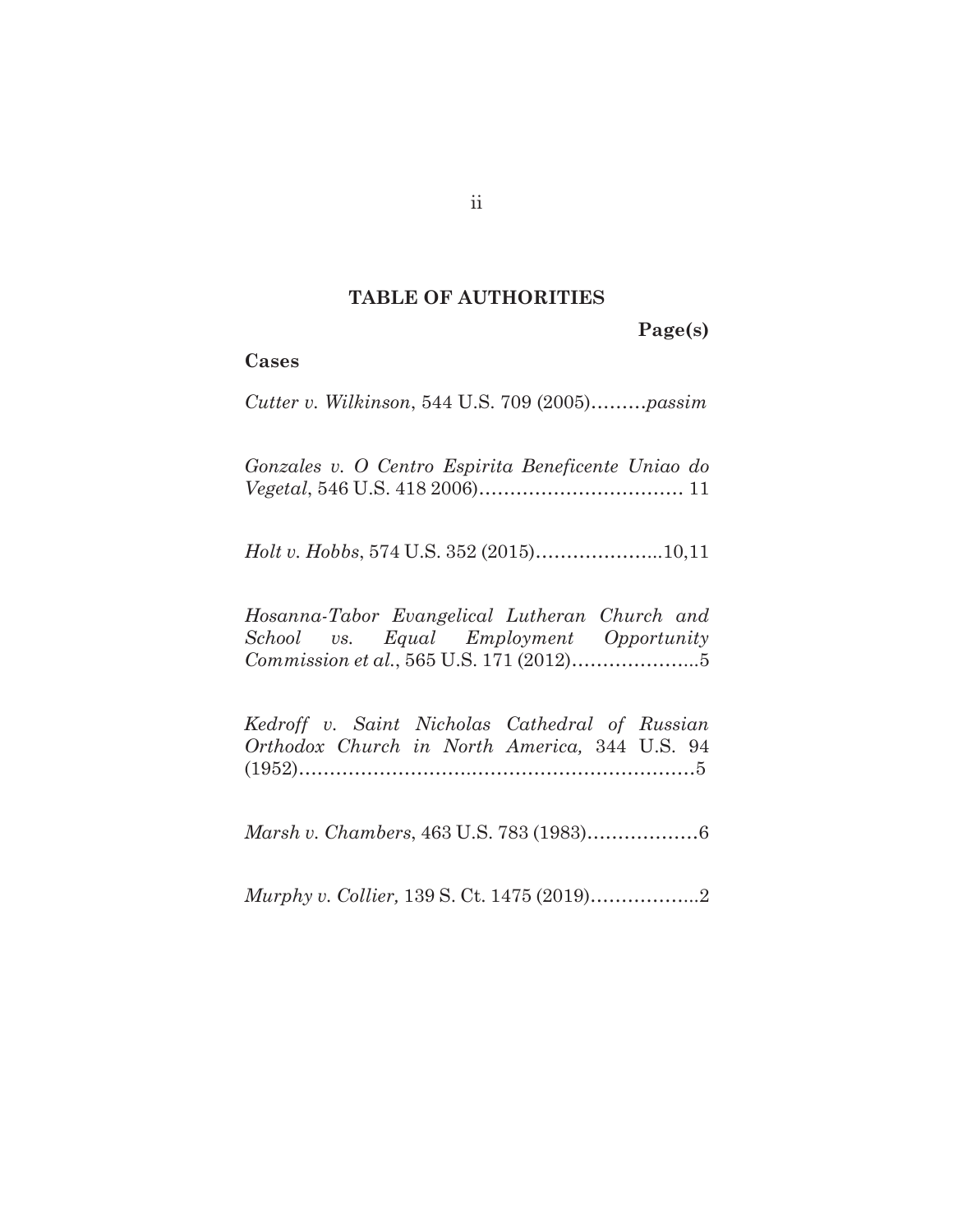| Our Lady of Guadalupe Sch. v. Morrissey-Berru, 140            |
|---------------------------------------------------------------|
| Overton v. Bazzetta, 539 U.S. 126 (2003)12                    |
| School District of Abington Township, Pennsylvania,           |
| Thomas v. Review Bd. of Ind. Employment Security              |
| Town of Greece v. Galloway, 572 U.S. 565 (2015)6              |
|                                                               |
| <i>Yellowbear v. Lampert, 741 F.3d 48 (10th Cir. 2014).10</i> |
| <b>Statutes:</b>                                              |
|                                                               |
| <b>Bills:</b>                                                 |
|                                                               |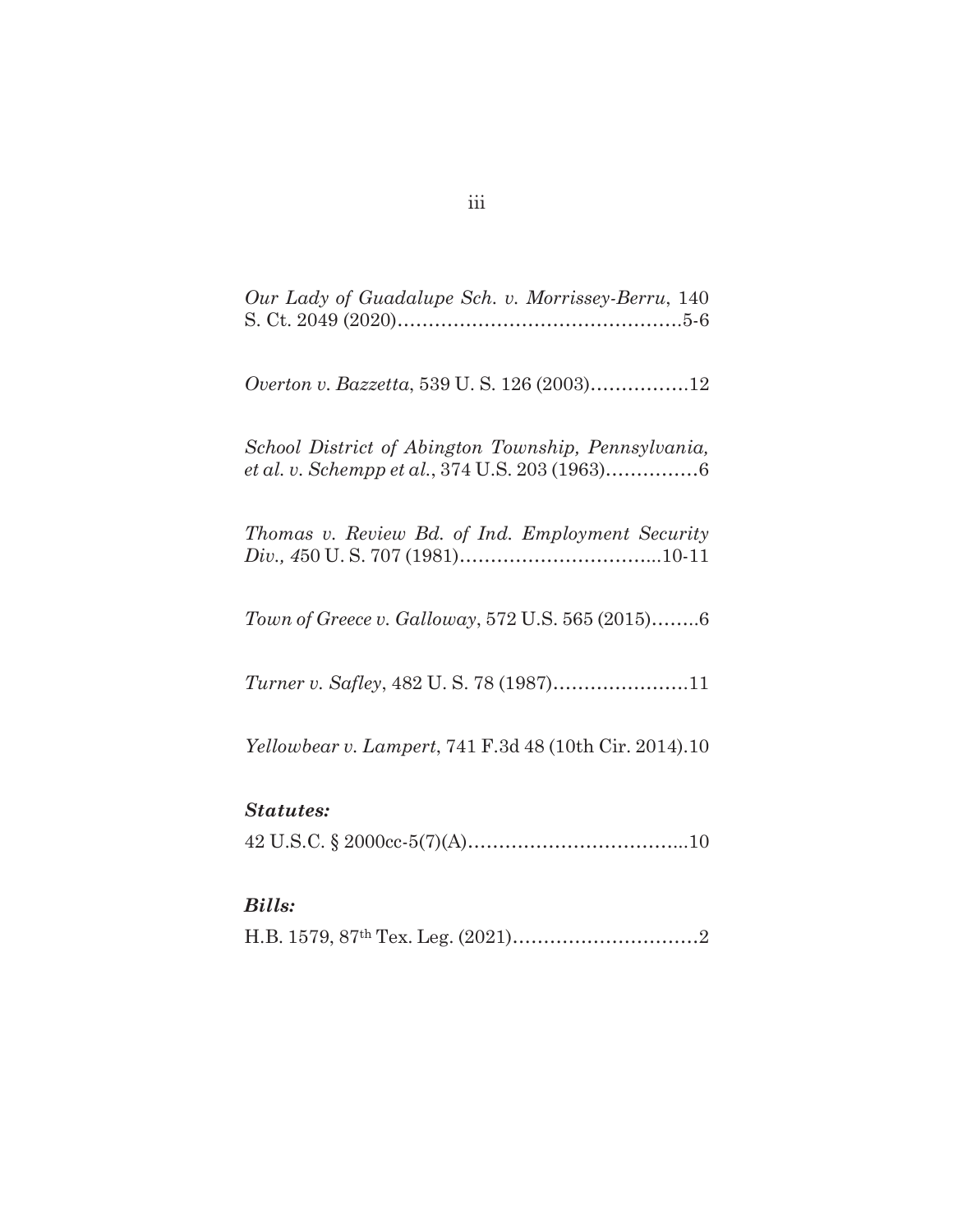| <b>Other Authorities:</b><br>Catechism of the Catholic Church § 10137 |
|-----------------------------------------------------------------------|
| Catechism of the Catholic Church § 15017                              |
| Catechism of the Catholic Church § 15027                              |
|                                                                       |
| Catechism of the Catholic Church § 15257                              |
| Catechism of the Catholic Church § 17384                              |
| Catechism of the Catholic Church § 22997                              |
|                                                                       |
|                                                                       |

iv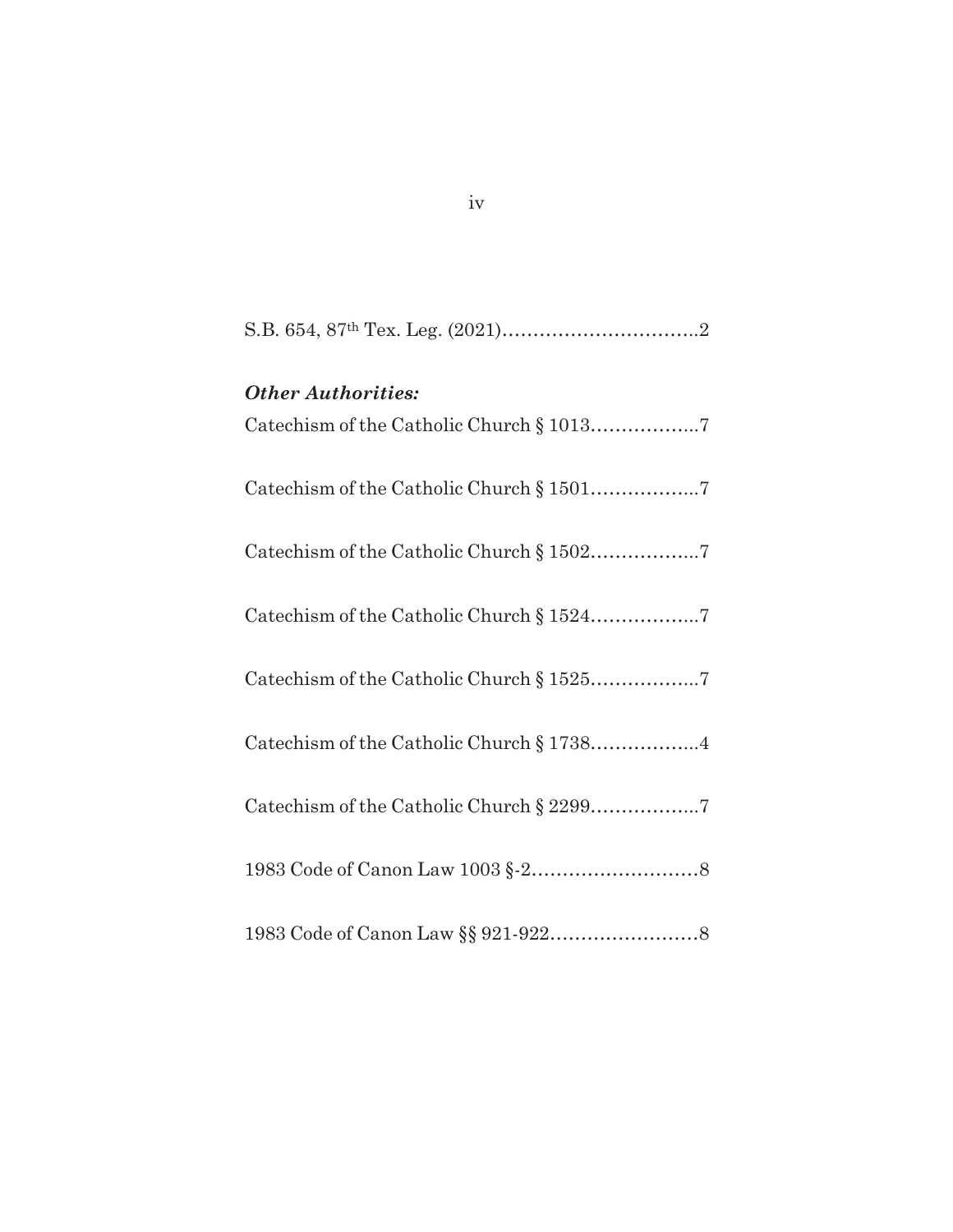| Compendium of the Social Doctrine of the Church §                                                      |
|--------------------------------------------------------------------------------------------------------|
|                                                                                                        |
|                                                                                                        |
|                                                                                                        |
| Joseph Delany, "Preparation for Death" The Catholic<br>Encyclopedia, Vol 4, New York: Robert Appletone |
| Magna Carta (1215 Edition)(Latin Translation to                                                        |
| Second Vatican Council Declaration on Religious<br>Freedom ("Dignitatis Humanae")4                     |

v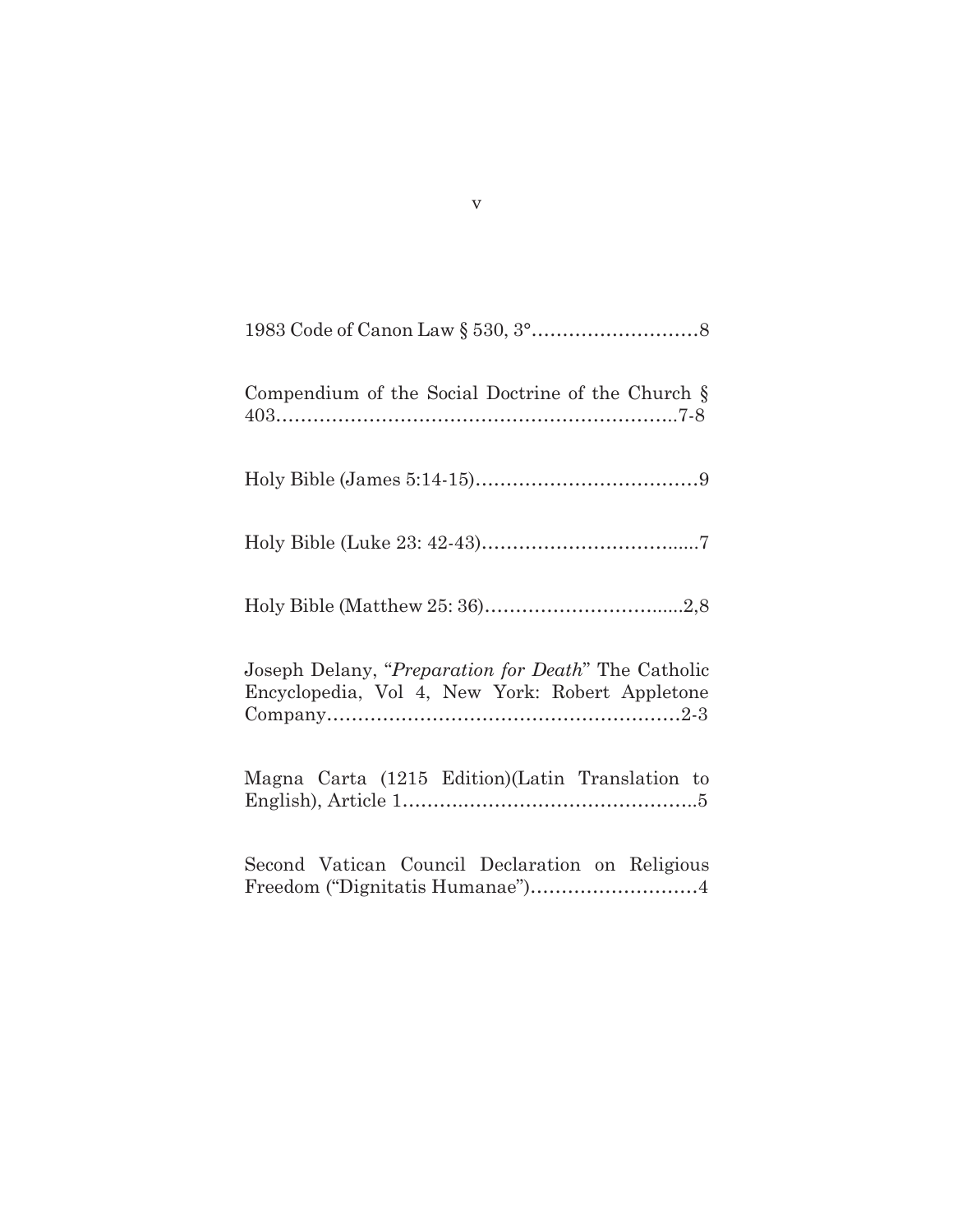Sir William Blackstone, Commentaries on the Laws of England, 4 Chapter 28 …………………………………...5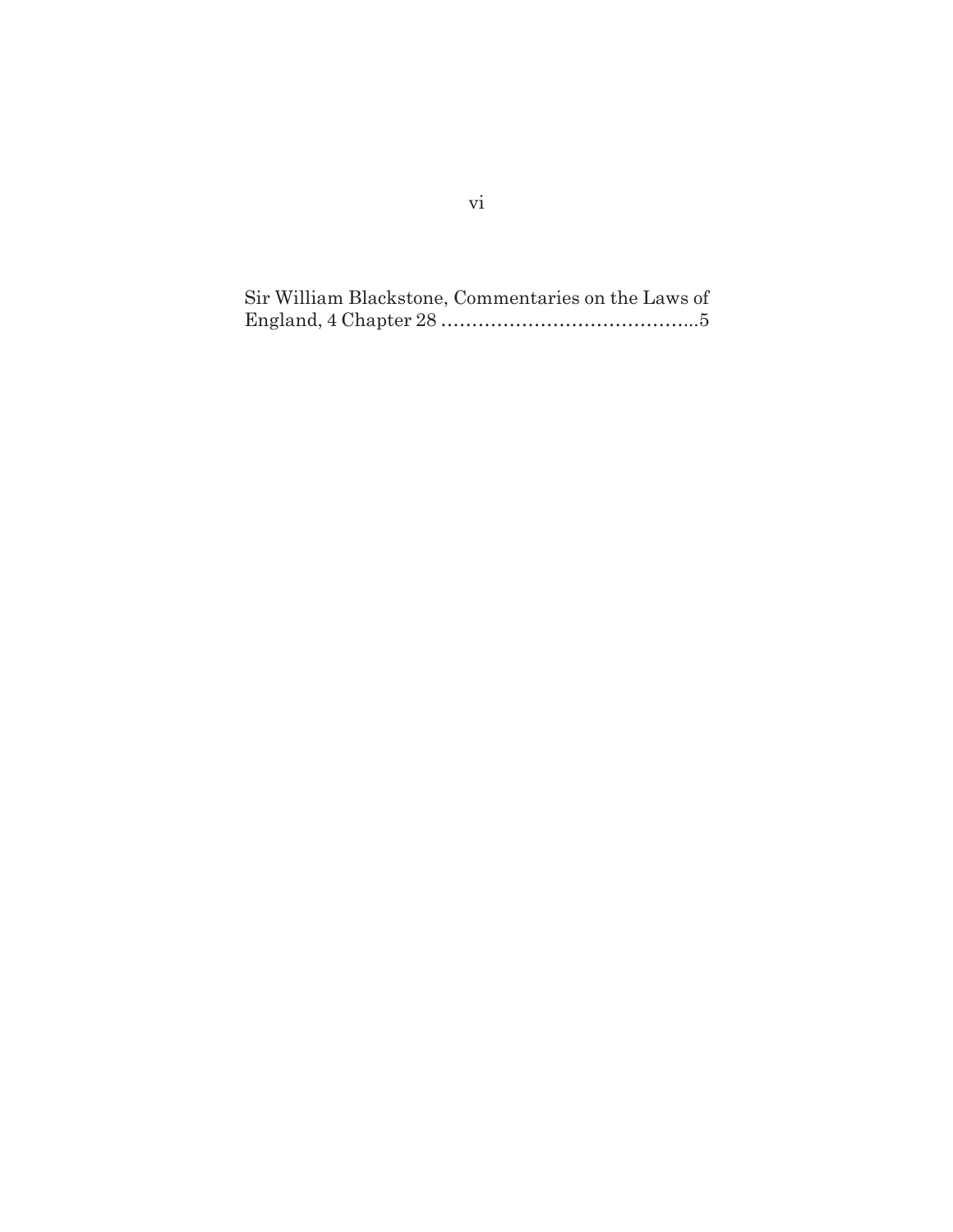## **STATEMENT OF INTEREST OF** *AMICI CURIAE1*

The Texas Catholic Conference of Bishops ("TCCB") is an unincorporated association consisting of the bishops of the fifteen Catholic Dioceses in Texas and the Ordinariate of the Chair of St. Peter. Through this association, the various bishops speak with one voice on issues facing the Catholic Church in Texas and advocates for the protection of human life from conception to natural death. The United States Conference of Catholic Bishops ("USCCB") is a nonprofit corporation whose members are the active Catholic Bishops of the United States. The USCCB advocates for and promotes the pastoral teaching of the Roman Catholic Church (the "Church") on diverse issues, including the protection of human rights, and the sanctity and dignity of human life. It often files *amicus curiae* briefs in support of legal positions of importance to the Church.

The Catholic Church in Texas has a long history of ministering to the incarcerated, crime victims, and their families. The TCCB regularly advocates for both religious liberty and mercy and restorative justice for prisoners, especially those on death row, before public officials. And the broader Catholic community responds to the needs of the incarcerated in numerous ways, including through ex-inmate reintegration, family counseling, drug and alcohol recovery, and

 $1$  Pursuant to Supreme Court Rule 37.6, amici represents that this brief was not authored in whole or in part by any party or counsel for any party. No person or party other than amici, their members, or their counsel made a monetary contribution to the preparation or submission of this brief. All parties have consented to the filing of this brief.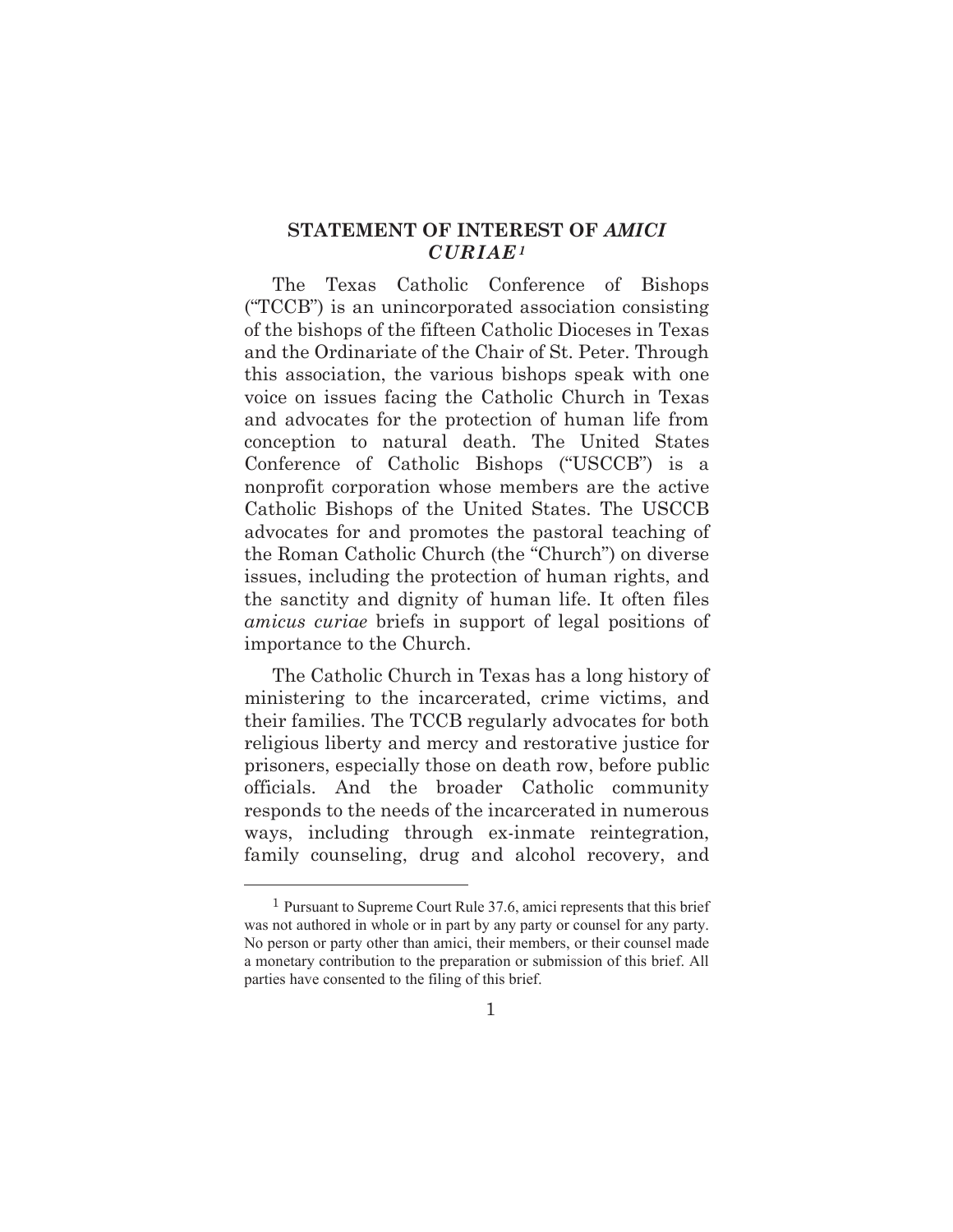relevantly here, correctional ministry. The chaplaincy work of the Catholic Church is a key religious exercise by which it fulfills its religious obligations to care for prisoners' personal and spiritual well-being. *See* Texas Catholic Correctional Ministers: About Us, available at https://txccm.org/about-us.

The TCCB has previously advocated for legislation within Texas to ensure that volunteer and faith-based chaplains can provide pastoral care to inmates, including in the execution chamber. *See, e.g.,* H.B. 1579 and S.B. 654, 87th Tex. Leg. (2021). Such legislation has not been successful thus far, and as this case illustrates, TDCJ continues to prohibit basic aspects of chaplaincy—contact and vocal prayers—in the execution chamber.

The TCCB and USCCB's deep familiarity with the history of the policy and religious liberty matters at issue, and their unique perspective as leaders of a religious community whose ministers attend to the dying and the imprisoned, can assist the Court in resolving the important religious liberty issues "in the way that the claims require and deserve," by giving attention to the community's right to minister interwoven with the individual's right to ministry. *Murphy v. Collier*, 139 S. Ct. 1475, 1485 (2019) (Alito, J., dissenting).

## **INTRODUCTION AND SUMMARY OF THE ARGUMENT**

This case addresses one of the oldest religious freedom rights known to history and the Christian tradition: the right of prisoners, including of those about to be executed, to the comfort of clergy: "I was … in prison and you came to me" (Matthew 25:35-36); *See also* Joseph Delany, "*Preparation for Death"* The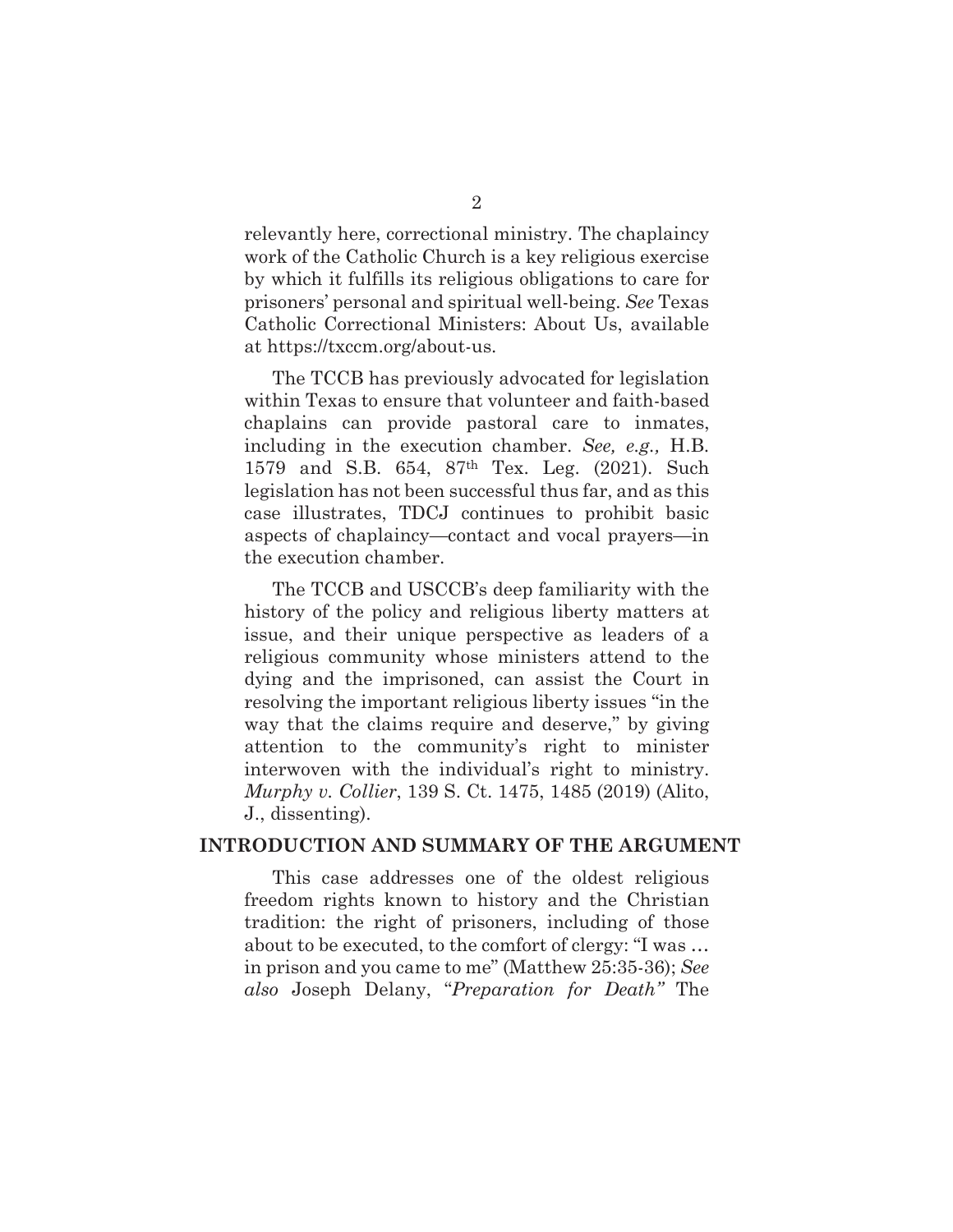Catholic Encyclopedia, Vol. 4, New York: Robert Appletone Company, available at http://www.newadvent.org/cathen/04660c.htm.

This brief explains how this religious freedom right is twofold. As highlighted by the briefing thus far, a prisoner retains the right under the Free Exercise Clause and the Religious Land Use and Institutionalized Persons Act ("RLUIPA") to spiritual guidance even in his incarceration—indeed, even at his death. But further, religious entities retain an independent First Amendment right to minister to their congregants. TDCJ's policy infringes both rights, which should only be limited in rare circumstances.

Due regard for the rights of the church alongside the rights of Mr. Ramirez will lead to the correct result in this case. A substantial burden is imposed not only on Mr. Ramirez's free exercise, but on the free exercise of his pastor—who is also exercising the freedom of the Church as an entity—when TDCJ prohibits key actions of ministry. And the blanket prohibitions here cannot satisfy strict scrutiny where so many spiritual advisors (priests, deacons, and others) – including many of the Church's own Catholic chaplains —have regularly ministered in TDCJ and other facilities without incident, including in the execution chamber and in the specific manner requested by Ramirez.

#### **ARGUMENT**

## **I. DENYING CLERGY ACCESS TO THEIR CONGREGANTS AT THE HOUR OF DEATH VIOLATES THE FREEDOM OF THE CHURCH.**

Consistent with American constitutional law, discussed below, Catholic Social Teaching recognizes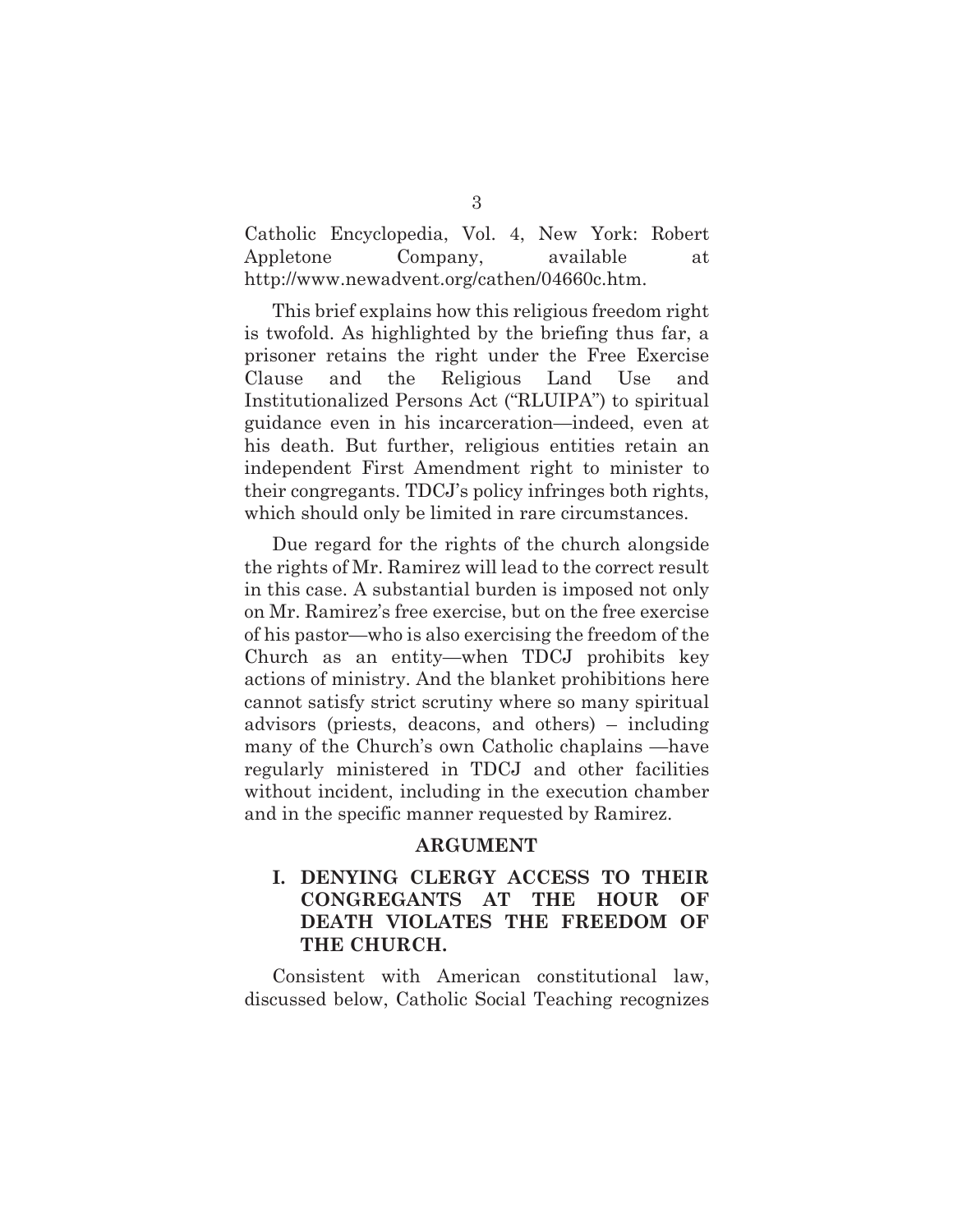an inherent duality in the rights of religious freedom, belonging in distinct nature to both individuals and institutions. The most prominent modern statement of these dual rights is in the Second Vatican Council ("Council") Declaration on Religious Freedom*, Dignitatis Humanae* ("On the Dignity of the Human Person"), which emphasizes the personal and communal dimensions of religious freedom. With respect to the former, the Council Fathers state:

[T]he human person has a right to religious freedom … that all men are to be immune from coercion on the part of individuals or of social groups and of any human power, in such wise that no one is to be forced to act in a manner contrary to his own beliefs, whether privately or publicly, whether alone or in association with others, within due limits.

## *Dignitatis Humanae* 2 § 1 (1965).

With respect to the latter, *Dignitatis Humanae* explains, "The freedom of the Church is the fundamental principle in what concerns the relations between the Church and governments and the whole civil order." *Id.*, 13 § 1. Furthermore, "a harmony exists between the freedom of the Church and the religious freedom which is to be recognized as the right of all men and communities and sanctioned by constitutional law." *Id.* at § 4. To be sure, the Church also recognizes that religious freedom is not absolute but must be circumscribed within certain juridical limits in order to promote the common good and public order. *See* Catechism of the Catholic Church § 1738. But TDCJ's restrictions challenged here exceed those limits.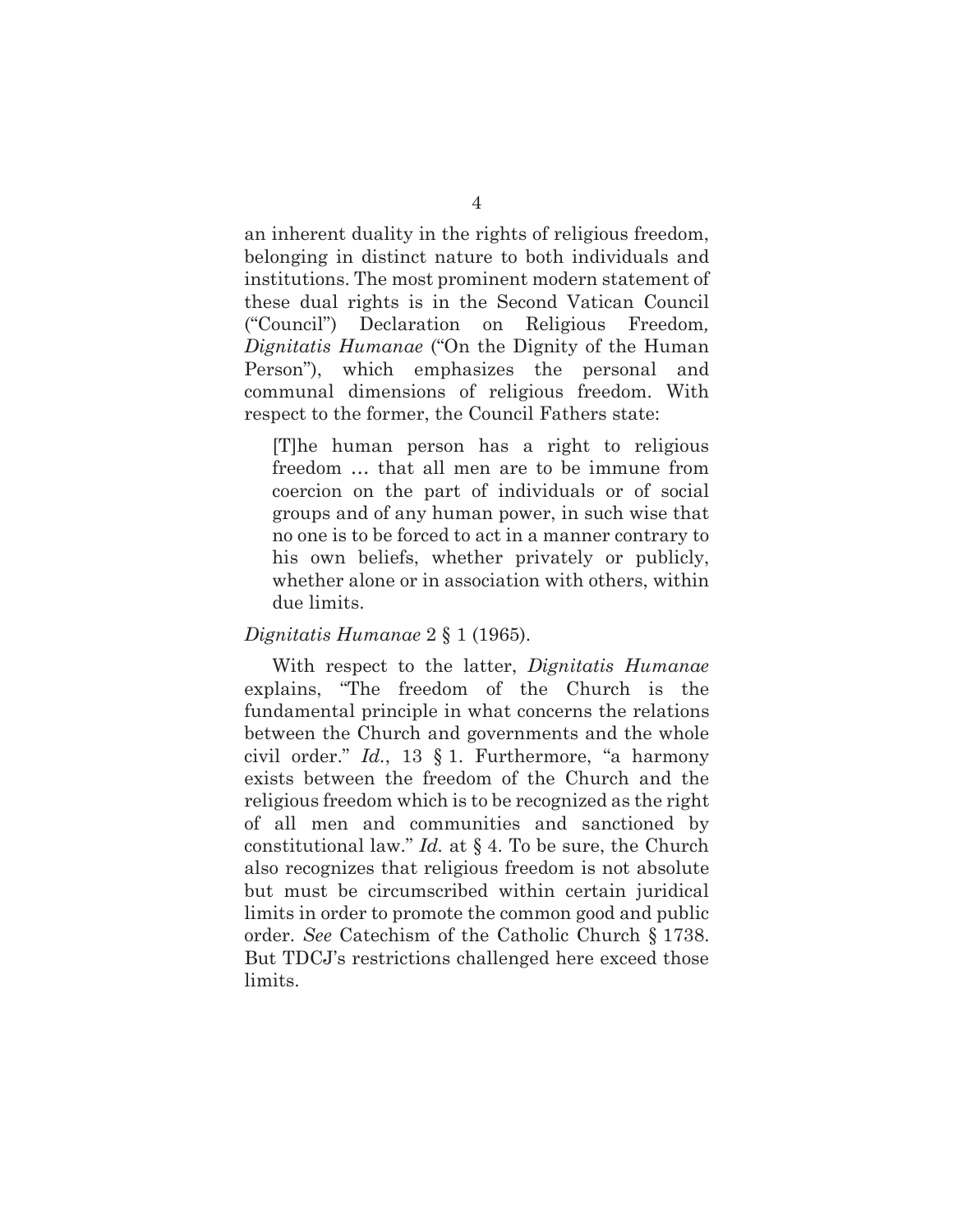This concept of the "freedom of the Church," or *libertas ecclesiae*, has long been recognized in English common-law and part of our own constitutional traditions going back to the 13th century Magna Carta. Magna Carta, Article 1 (1215 Edition) (Latin translation from English) (available at https://www.bl.uk/magna-carta/articles/magna-cartaenglish-translation). So strong was this respect for the Church that for many centuries extending up to the American Founding, there was a so-called legal fiction of certain exemptions granted to the church known as the "benefit of the clergy" ("*privilegium clericale*"). Under this privilege, later extended to laypersons, clerics and other ecclesiastical ministers could plead for leniency in secular courts and subject themselves to ecclesiastical jurisdiction. *See generally* Sir William Blackstone, 4 Commentaries on the Laws of England, Chapter 28.

In the modern constitutional regime, this Court has long recognized the right of the church to determine "free from state interference, matters of church government as well as those of faith and doctrine." *Hosanna-Tabor Evangelical Lutheran Church and Sch. v. EEOC*, 565 U.S. 171, 186 (2012) (quoting *Kedroff v. Saint Nicholas Cathedral of Russian Orthodox Church in North America*, 344 U.S. 94, 116 (1952)). This Court has further recognized "[t]he church must be free to choose those who will guide it on its way" without intrusion from secular courts. *Id.* at 196. Such a protection has important practical import; for one thing, it ensures the "church's independent authority" over matters such as "preaching, teaching, and counseling." *Our Lady of*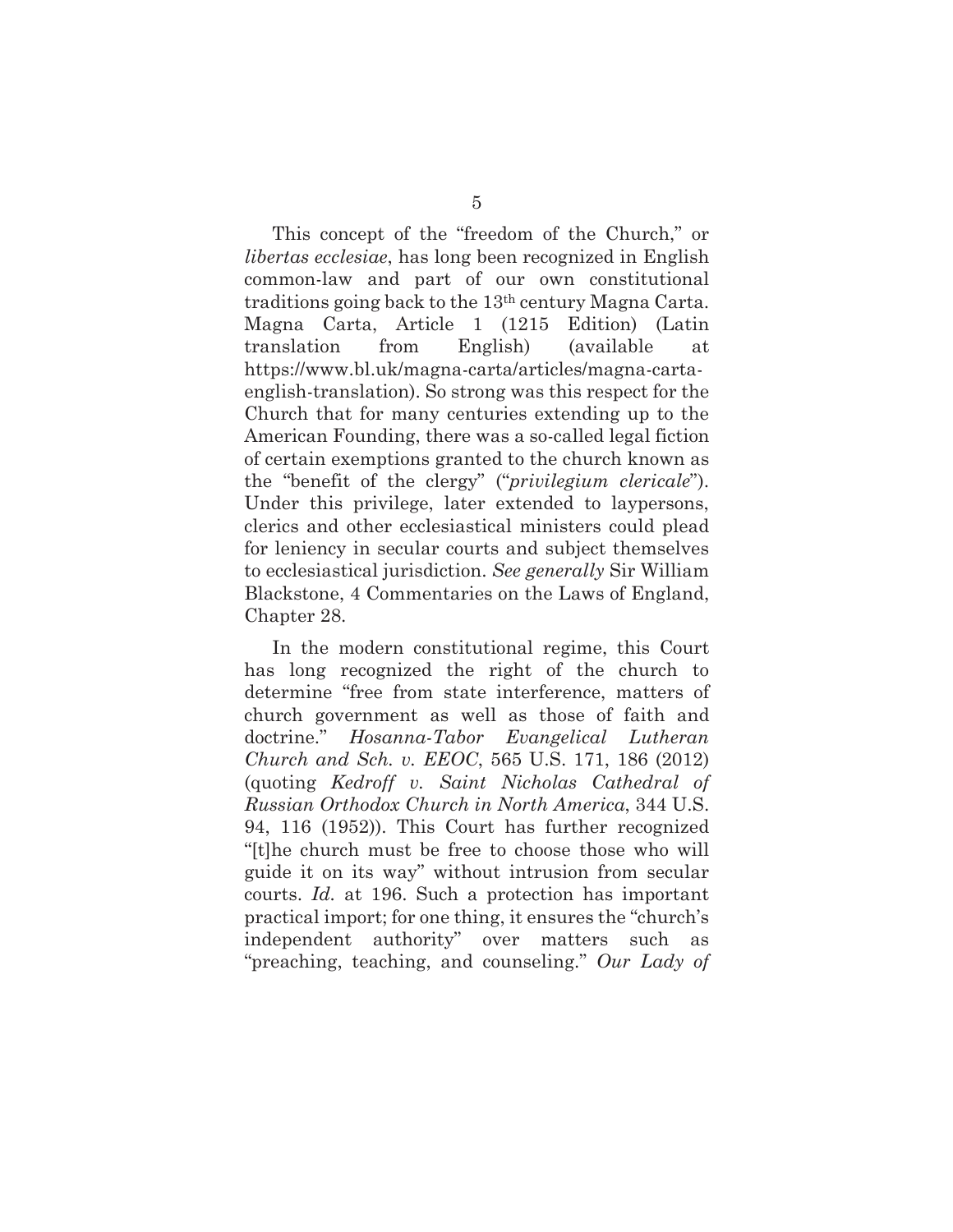## *Guadalupe Sch. v. Morrissey-Berru*, 140 S. Ct. 2049, 2060-61 (2020).

Respect for the role of spiritual guidance, and for the distinctive role of chaplains, pervades the decisions of this Court and the writings of its Justices. For example, the Court has recognized that legislative chaplaincy "accommodate[s] the spiritual needs of lawmakers and connect[s] them to a tradition dating to the time of the Framers." *Town of Greece v. Galloway*, 572 U.S. 565, 587-88 (2015) (discussing *Marsh v. Chambers*, 463 U.S. 783 (1983)). And such a role is particularly crucial where free access to spiritual guidance is unavailable. "Since government has deprived [members of the Armed Forces and prisoners] of the opportunity to practice their faith at places of their choice . . . government may, in order to avoid infringing the free exercise guarantees, provide substitutes where it requires such persons to be." *School District of Abington Township, Pennsylvania, et al. v. Schempp et al.*, 374 U.S. 203, 297-298 (1963) (Brennan, J., concurring). Justice Brennan further observed it would evince "hostility" toward religion if the state refused "draft exemptions for ministers and conscientious objectors" or to "provide chaplains and places of worship for prisoners and soldiers cut off by the State from all civilian opportunities for public communion." *Id.* at 299.

The key spiritual guidance provided by the church is of particularly grave importance at the moment of death, and the formation and communication of that guidance is constitutionally protected from government interference. The pre-eminent example of this is the Bible's account of the repentant "Good Thief" who asked Christ for forgiveness on the Cross: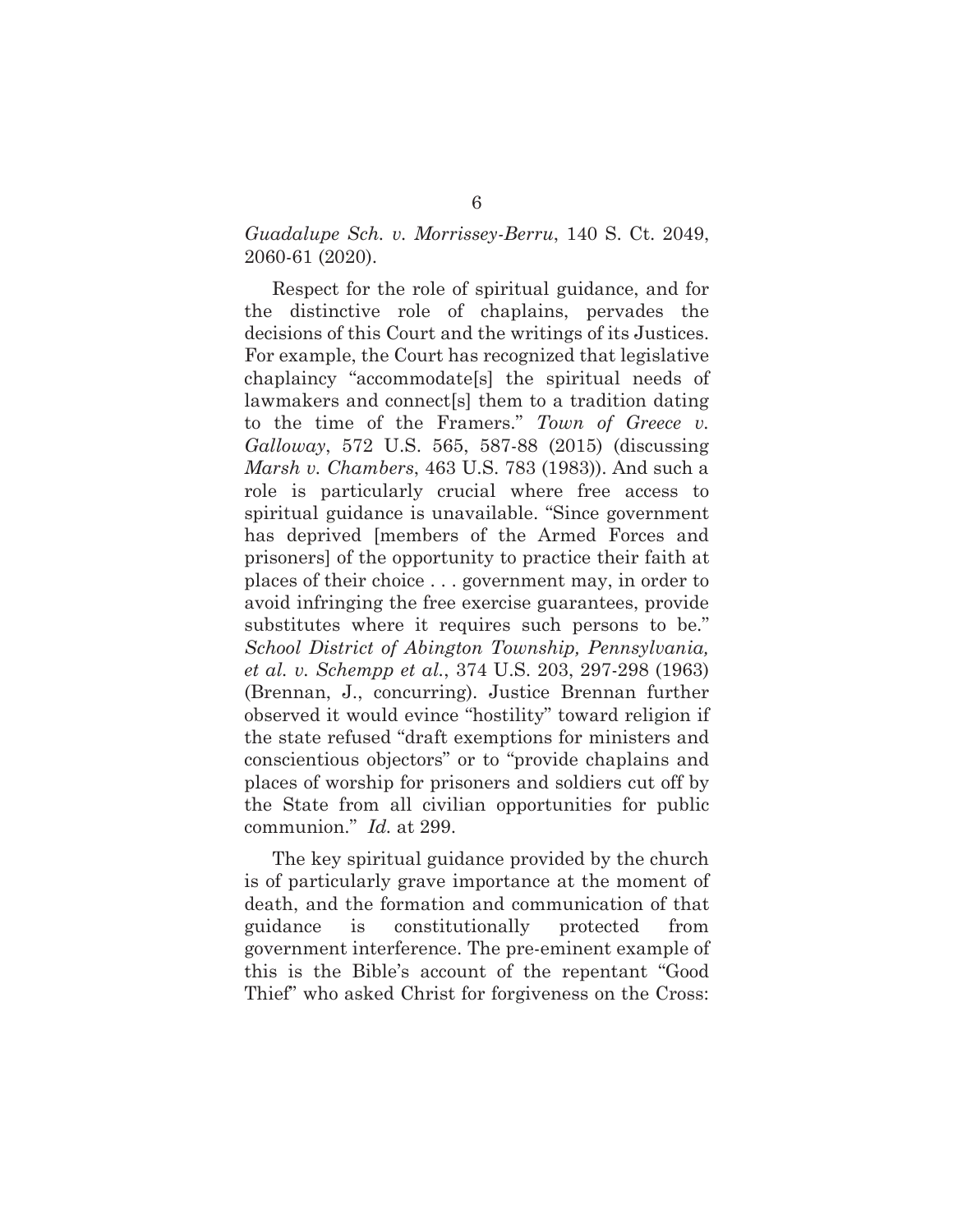"Jesus, remember me when you come into your kingdom. He replied to him, 'Amen, I say to you, today you will be with me in Paradise.'" (Luke 23:42-43).

Taking after this act of charity, from Christianity's beginning, priests have been present at the time of death to hear confessions, offer the Eucharist and administer last rites. *See*, *e.g.*, Catechism of the Catholic Church §§ 1524-1525 (concerning *viaticum*  administered to those "at th[e] moment of 'passing over' to the Father"). The Catholic Catechism teaches over 1 billion Catholics, consistent with historic Christian tradition, that the final moments of life offer a unique final chance to prepare for "our heavenly homeland" and for pardon and redemption. *See*  Catechism §§ 1525; 1501-1502 (effect of expected death on discernment); § 1013 (moment of death "decides [man's] ultimate destiny"). The familiar Hail Mary prayer seeks the Blessed Virgin Mary's intercession for "us sinners, now and at the hour of our death." Saint Catherine of Siena is remembered as converting Niccolo di Toldo in prison and accompanying him on the execution block as the blade fell (as depicted in her monument by Castel Sant'Angelo), and Saint Teresa of Calcutta ("Mother Teresa") dedicated her ministry to the principle that "no one should die alone." These are but a few examples of how Catholics honor the church's precept that "the dying should be given attention and care to help them live their last moments in dignity and peace." *See* Catechism § 2299.

In addition to the Church's general obligation to minister to the souls of the dying, the *Compendium of the Social Doctrine of the Church* also recognizes the unique obligation of attending to the dignity and souls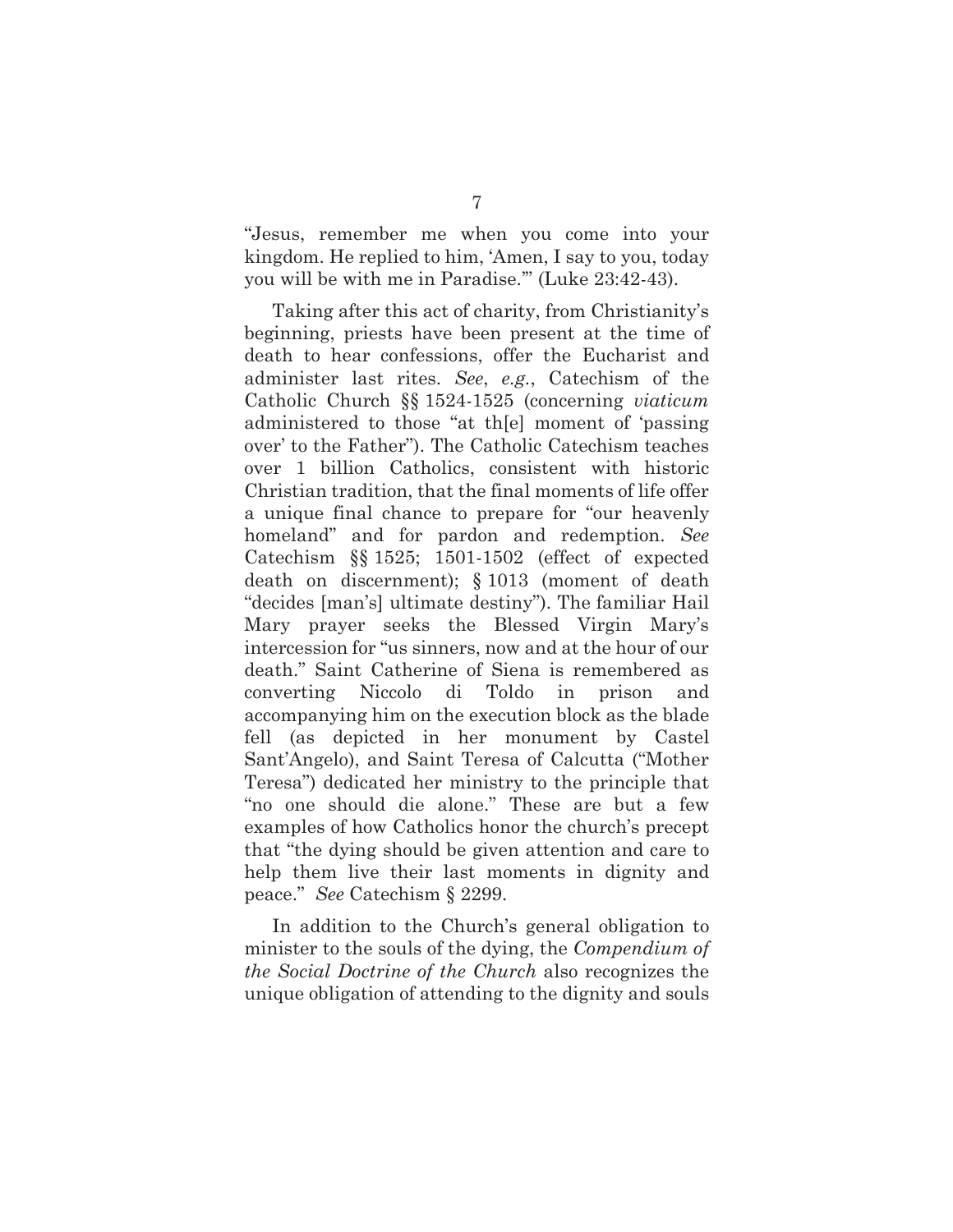of the incarcerated, and the important role that chaplains play in their restoration and rehabilitation:

*In this regard, the activity that prison chaplains are called to undertake is important, not only in the specifically religious dimension of this activity but also in defence of the dignity of those detained*. Unfortunately, the conditions under which prisoners serve their time do not always foster respect for their dignity; and often, prisons become places where new crimes are committed. Nonetheless, the environment of penal institutions offers a privileged forum for bearing witness once more to Christian concern for social issues: "I was … in prison and you came to me" (*Mt* 25:35-36).

#### *Compendium* § 403 (emphasis added).

Finally, for both incarcerated and non-incarcerated believers, the Code of Canon Law of the Catholic Church treats attending to the dying as both a "duty and [a] right" for "[a]ll priests to whom the care of souls has been entrusted." It is especially entrusted to those who hold the office of pastor. 1983 Code c.1003 § 2 (anointing of the sick); *cf.* 1983 Code c.921-22 (discussing Viaticum for "[t]he Christian faithful who are in danger of death from any cause"), cf. 1983 Code c.530, 3° (identifying particular prerogatives of a parish pastor). And as discussed above, the ministry has often persisted, supported by sound theology, to the "hour of our death."

While not all religious traditions have as formal a structure or as well-developed a body of church law as the Catholic Church, it is unsurprising that the broader Christian tradition to which Mr. Ramirez's pastor belongs shares a commitment to attending to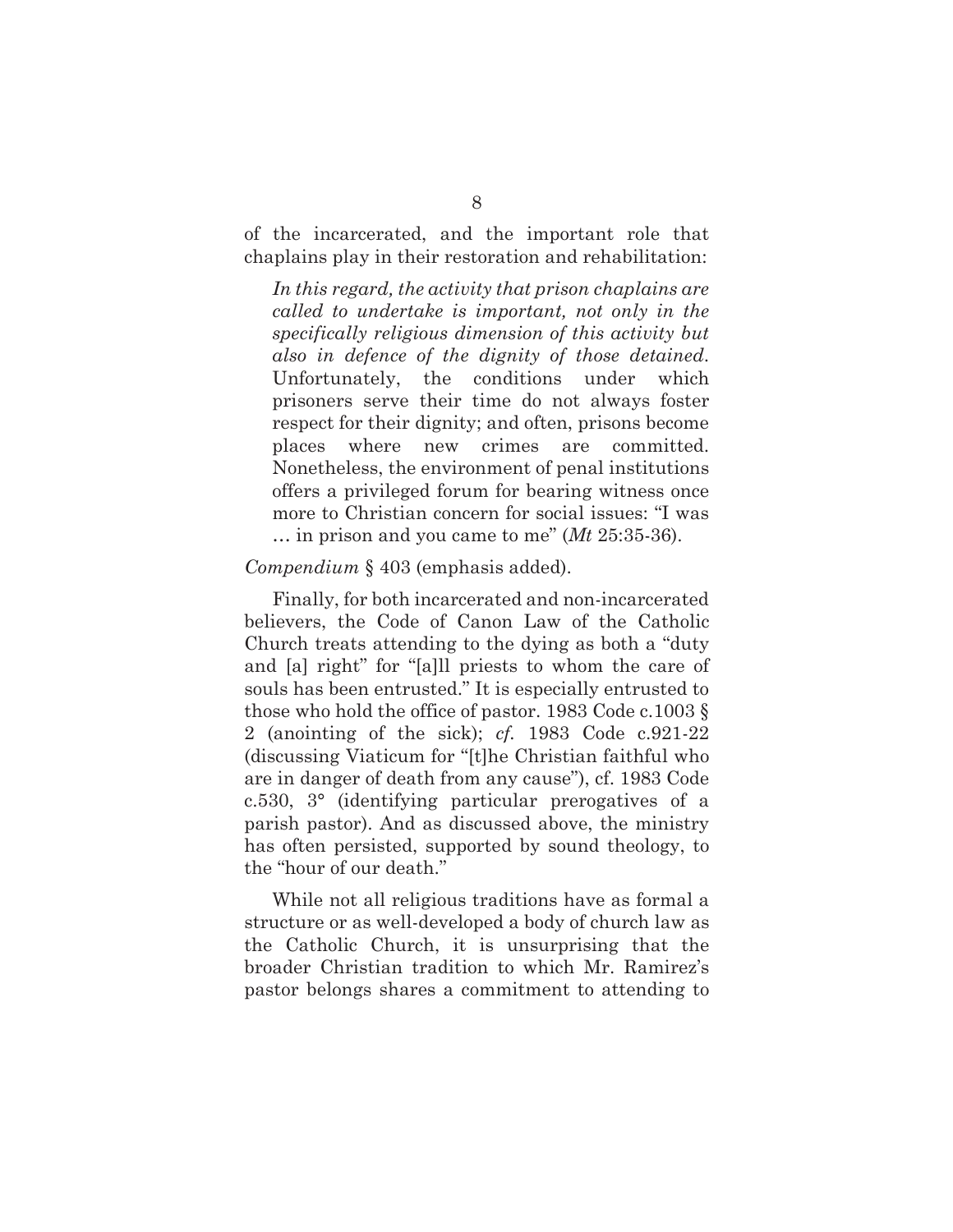the prisoner and the dying alike, and particularly when they are paired. The guidance from the Gospel of Matthew discussed above, and exhortations found elsewhere in Holy Scripture, is common to these traditions. *See* James 5:14-15 ("Is any among you sick? Let him call for the presbyters of the Church, and let them pray over him, anointing him with oil in the name of the Lord; and the prayer of faith will save the sick man, and the Lord will raise him up; and if he has committed sins, he will be forgiven.")

In short, this case implicates neither just the personal religious exercise of Mr. Ramirez or others in his position, nor just the personal religious exercise of Pastor Moore. Rather, this case implicates a core and obligatory ministry of the Catholic Church and (at least) many other Christian churches, as well as people of other faith traditions. By denying chaplains the ability to personally and effectively minister to their death-row church members in their final moments—including through the laying on of hands and the vocalization of prayers in the execution chamber – they impermissibly infringe upon the First Amendment freedoms of religious organizations and their ministers.

## **II. UNDER RLUIPA AND THE FREE EXERCISE CLAUSE, TDCJ MUST PROVIDE PETITIONER WITH ACCESS TO CLERGY IN THE DEATH CHAMBER.**

As Mr. Ramirez and other *amici* have elaborated, extensive history and case law demonstrate that the First Amendment and RLUIPA protect the practices at issue here, and underscore why strict scrutiny should apply. The TCCB and USCCB add only that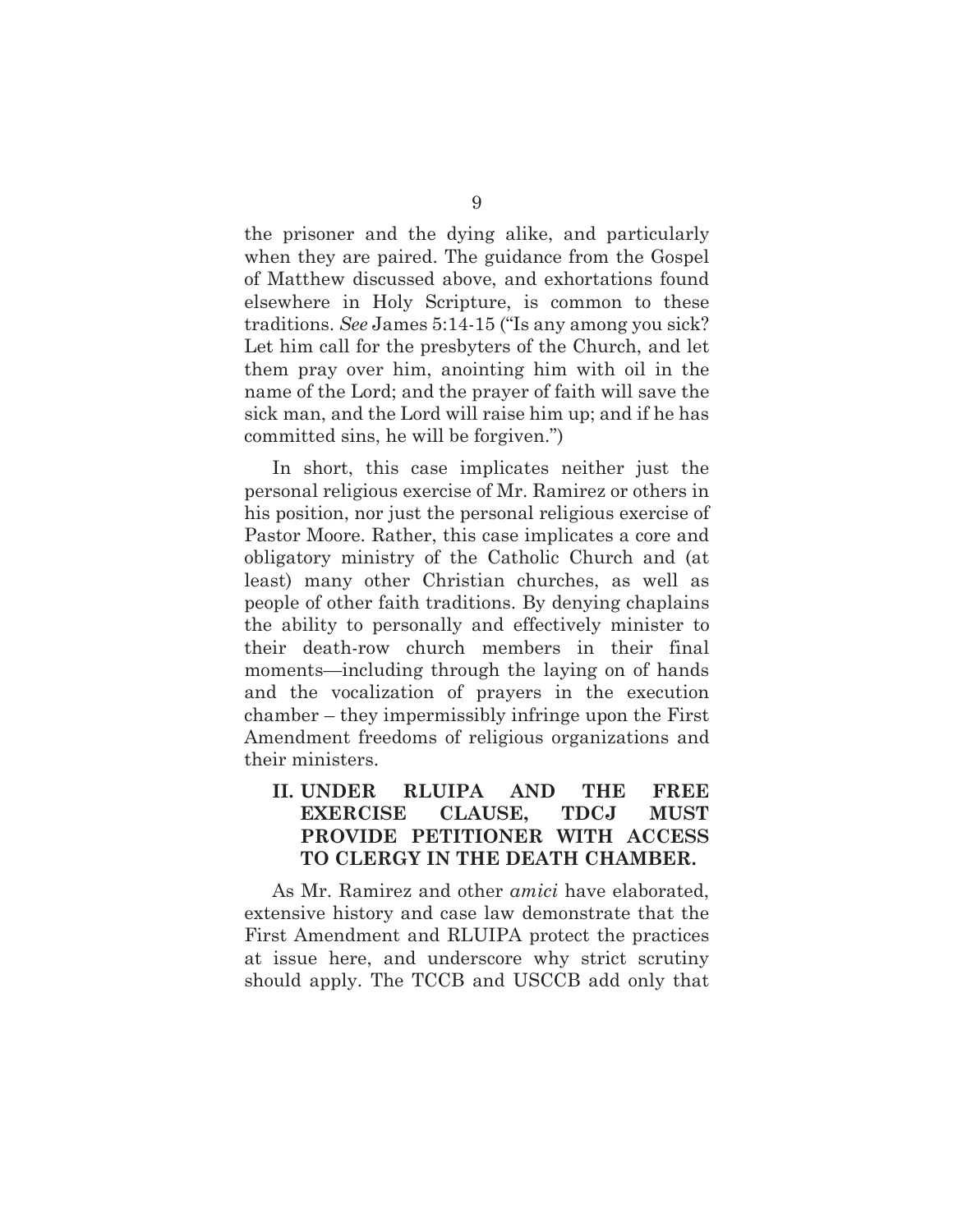just as the rights here are twofold, the substantial burden is as well.

Here, it is helpful to consider this Court's elaboration of substantial burdens in the RLUIPA context. In *Cutter v. Wilkinson*, this Court recognized that, because prisons exercise "control" that is "severely disabling to private religious exercise," denying permission for a practice produces "government-created burdens on private religious exercise." 544 U.S. 709, 720 (2005); *see Holt v. Hobbs*, 574 U.S. 352, 361-62 (2015) (because exercise was "grounded in a sincerely held religious belief," the enforced prohibition "substantially burden[ed] his religious exercise"); *Yellowbear v. Lampert*, 741 F.3d 48, 56 (10th Cir. 2014) (Gorsuch, J.) ("flatly prohibiting" religious exercise creates a substantial burden).

This same principle extends to correctional ministry. If Mr. Ramirez were dying in a home or a hospital, there would be no impediment to his pastor praying aloud over him or holding his hand as he dies. As this Court has previously recognized, "[T]he 'exercise of religion' often involves not only belief and profession but the performance of … physical acts [such as] assembling with others for a worship service [or] participating in sacramental use of bread and wine … ." *Wilkinson*, 544 U.S., at 720 (citations omitted). Even apart from liturgical-sacramental acts in a church or a pastoral care setting, Congress determined that RLUIPA's protections applies to "any" exercise of religion - regardless of whether it is compelled by, or central to, a system of religious beliefs and "not just to those … which are shared by all the members of a religious sect." §2000cc–5(7)(A); *Thomas*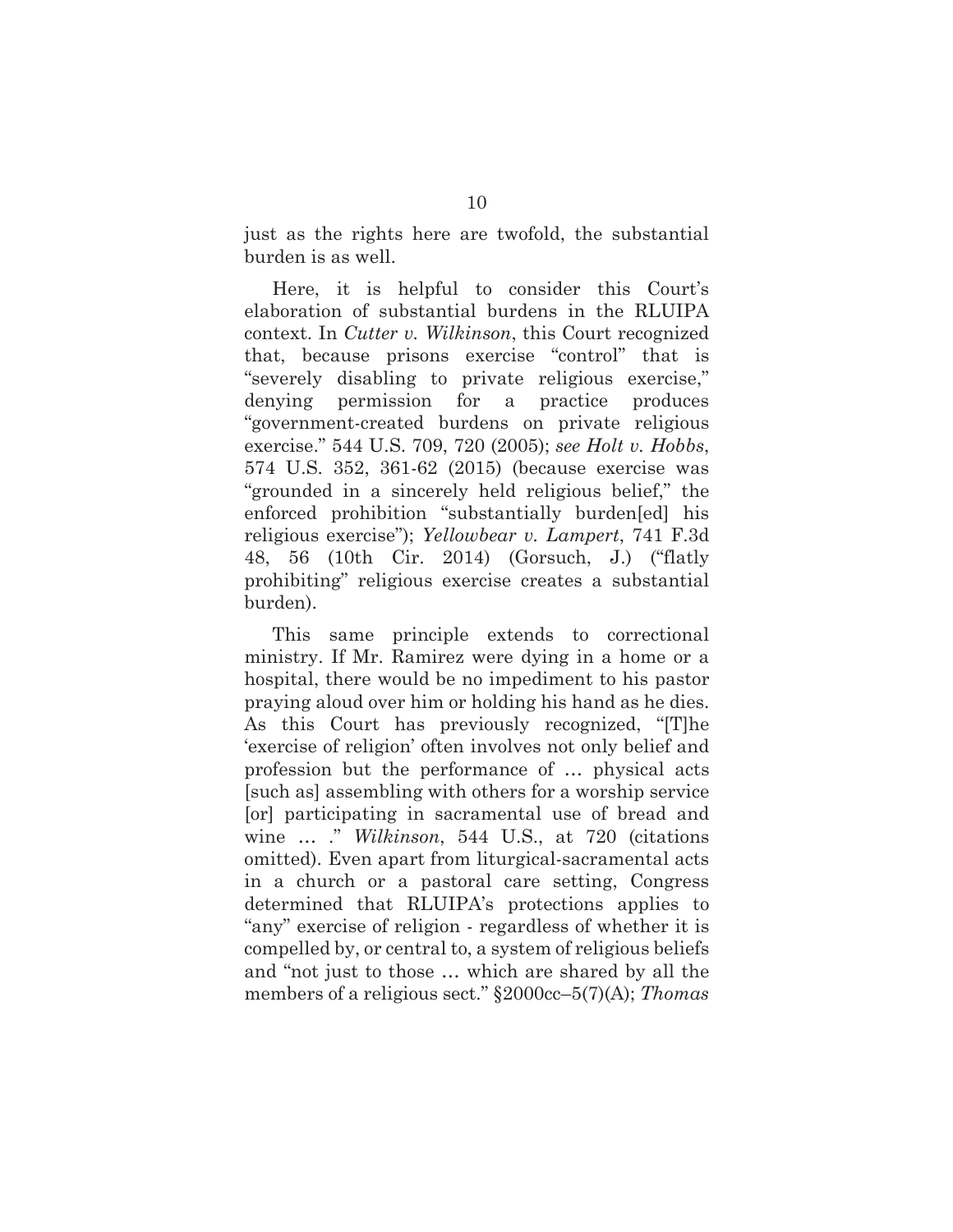v. *Review Bd. of Indiana Employment Security Div.*, 450 U. S. 707, 715–716 (1981). But the "control" exercised by TDCJ here—including actions to enforce that control or punish deviations from its rule—is "severely disabling to [the] private religious exercise" of the minister and the religious community that minister represents. *Wilkinson, supra,* at 721. The First Amendment protects this corresponding right of the church to minister to incarcerated persons.

Additionally, even if security and operational concerns are asserted by the State, that deference is not determinative. TDCJ's practice does not satisfy strict scrutiny, given the lengthy history of chaplains ministering in the death chamber, including with audible prayer and touch, without incident or disruption. Catholic chaplains and other clergy have contributed honorably to that solace and should be permitted to continue to do so. RLUIPA still "makes clear that it is the obligation of the courts to consider whether exceptions are required under the test set forth by Congress" and apply its rigorous standard in order to not impose a substantial burden without using the least restrictive means. *Hobbs,* 574 U.S., at \_\_\_ (slip op., at 10) (citing *Gonzales v. O Centro Espírita Beneficente União do Vegetal*, 546 U. S. 418, 434 (2006)).

Further, even if the Court were to apply the lesser standard from *Turner v. Safley*, this same history would favor the rights of Mr. Ramirez and like prisoners, and the corresponding rights of the church. *Cf. Holt*, 574 U.S. at 361-62 (comparing the "greater protection" of RLUIPA with the *Turner* factors for assessing burdens on "practicing religion"). History strongly undercuts both the prohibition's connection to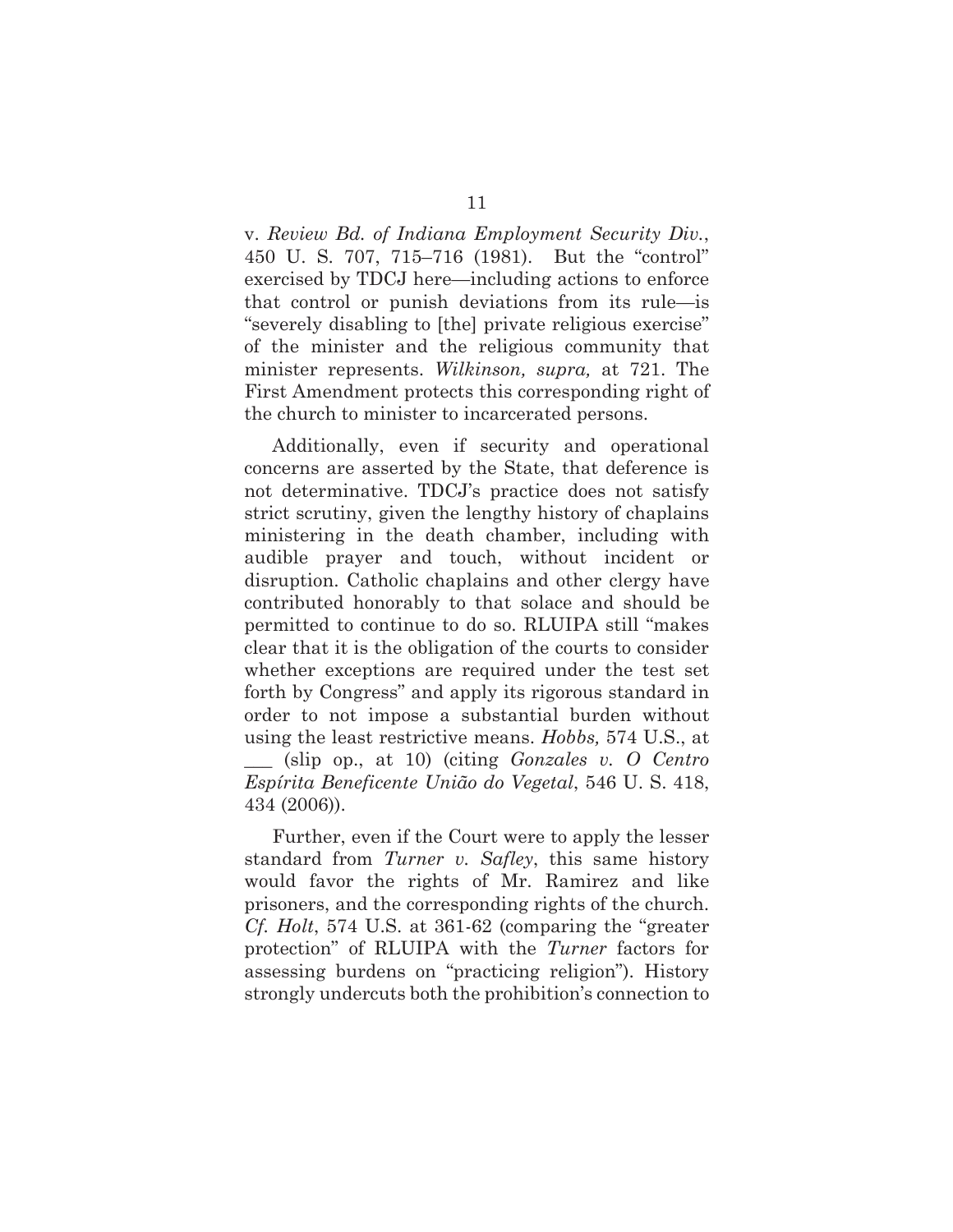the government's concerns for safety, and the likelihood that the requested exercise would have any negative impact on prison resources or officials. And unlike in *Overton v. Bazzetta*, there are no "alternatives" "of sufficient utility" for addressing the specific concern here—personal, meaningful spiritual guidance at the very moment life ends. 539 U.S. 126, 135 (2003).

To be clear, permitting Ramirez's pastor to provide the spiritual assistance that Ramirez has requested would not render his execution a just act. The Bishops of the United States, including the Texas Bishops, have long abhorred the practice of state-sanctioned executions of human beings.<sup>2</sup> Representing a final, irrevocable termination of a gift from God – human life – the bishops of the TCCB and USCCB view the death penalty as a grave violation of human dignity. It represents a judgment by fallible human beings that a person is beyond redemption. That is a judgment the Catholic Church rejects. The state should act with justice by sparing Ramirez's life. If it will not, it should allow him to seek the mercy of God at the moment of his death.

## **CONCLUSION**

For the foregoing reasons, the decision below should be reversed, with instructions to grant the stay of execution, or alternatively, order TDCJ to provide

<sup>&</sup>lt;sup>2</sup> See, e.g., Brief for the United States Conference of Catholic Bishops, et al. as Amici Curiae Supporting Petitioner, Dailey v. Fla., 141 S. Ct. 689  $(2020)$  (No. 19-7309); Brief for the Texas Catholic Conference of Bishops as Amicus Curiae Supporting Petitioner, Gutierrez v. Luis V. Saenz, et al., 590 U.S. \_\_\_\_\_ (2020) (No. 19-8695/19A1052).